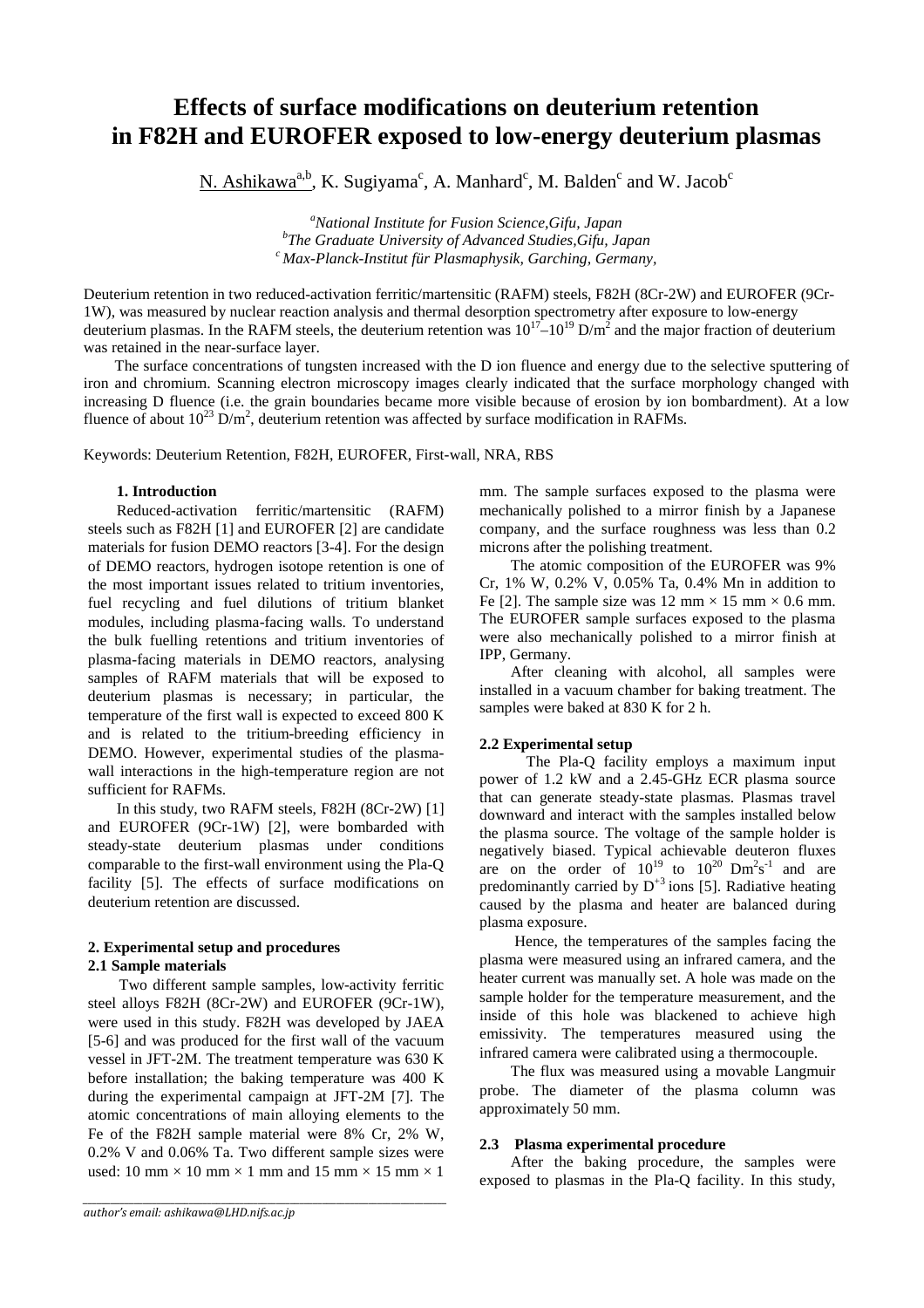the primary working gas used for the plasma was deuterium, and sample bias voltages ranging from −75 to −200 V were used. The temperature on the lower side of the sample was controlled by a heater, and silicon oils were used to maintain a temperature range of 350 to 450 K. For higher temperatures ranging from 550 to 780 K, another sample holder with a heater was used. After plasma exposure, the samples were transported through air from the Pla-Q facility to a separate system [e.g. ion beam analysis (IBA) or thermal desorption spectrometry (TDS)]. Surface analyses were completed at least one day after plasma exposure; thus, the dynamic retention effects just after plasma exposure were negligible.

#### **2.4 Surface analysis**

 The quantitative D depth profile was analysed using the  $D(^{3}He, p)^{4}He$  reaction [6] in an IBA. For the RAFM specimens measured by NRA, the incident energy of the  ${}^{3}$ He<sup>+</sup> beam was chosen as 690 keV. The D concentration within the near-surface layer (at depths up to about 0.5 μm) was measured using the D(<sup>3</sup>He, α)H reaction at a  $3He^+$  energy of 690 keV. The α particles were energy  ${}^{3}$ He<sup>+</sup> energy of 690 keV. The  $\alpha$  particles were energyanalysed with a small-angle surface barrier detector at the laboratory scattering angle of 102° and a solid angle of 7.65 msr. The α spectrum was transformed into a D depth profile using the SIMNRA program [8]. The protons from the D  $(^{3}He, p)$  <sup>4</sup>He nuclear reaction were counted using a wide-angle detector placed at a scattered angle of 135 $^{\circ}$  and a solid angle of 75.8 msr. As for the  $\alpha$ spectrum analysis, the obtained proton spectrum was transformed into a D depth profile using the SIMNRA program. Deuterium retention analyses were performed using TDS (namely, TESS at IPP) to obtain the deuterium retained in the complete sample. The samples were heated from room temperature to 873 K at a rate of 0.25 K/s. The gases desorbed from the heated samples were measured using quadrupole mass spectrometry (QMS). Rutherford backscattering spectroscopy (RBS) was available in the IBA facility, and the compositions near the top surfaces of the specimens were analysed using a 1-MeV  ${}^{4}$ He<sup>+</sup> beam with a beam incident angle of 75° and a detector angle of 165° to the surface normal.

 The atomic concentrations on the sample surfaces were measured using X-ray photoelectron spectroscopy (XPS). A 400-W Mg X-ray source was used with an 800-µm spot size. The following pass energies were used to achieve narrow profiles: 0.05 eV for Fe, Cr, O and C and 0.1 eV for W. An argon ion gun was used to etch the samples and analyse their depth profiles. The erosion depths were measured with a [contact-probe profilometer](http://ejje.weblio.jp/content/contact+probe+profilometer) and used to calculate the sputtering rate.

 The surface morphologies of the samples were observed using scanning electron microscopy (SEM; FEI, Helios Nanolab) at IPP, Garching.

## **3. Results and discussion**

## **3.1 Surface modifications and retentions in RAFMs**

Figure 1 shows the surface morphologies measured by SEM. These images were obtained on the surfaces of F82H and EUROFER after plasma bombardment and at different fluencies. The sample temperatures during

plasma exposures were 450 K with a voltage bias of  $-100$  V. The SEM image of F82H at a fluence of 1  $\times$  $10^{23}$  D/m<sup>2</sup> shows some lines with widths of a few tens of nanometres on the surface, which were considered to be the result of imperfect polishing. These small damages became less significant with increasing fluence. At a fluence of  $1 \times 10^{25}$  D/m<sup>2</sup>, the surface morphologies observed in the images of both F82H and EUROFER are changed clearly with increasing deuterium fluence (i.e., the grain boundaries became more clearly visible because of erosion caused by ion bombardment).

 Figure 2 shows the RBS spectra obtained in F82H alloys after bombardment with deuterium plasma. Figure 2(a) shows the fluence dependence of tungsten concentration at a bias voltage of −100 V and a sample temperature of 450 K. The RBS counts at different fluences ranging from  $1 \times 10^{23}$  to  $5 \times 10^{23}$  D/m<sup>2</sup> generate a smooth backscattering energy profile at around 920 keV, indicating the presence of tungsten. At fluences exceeding  $1 \times 10^{24}$  D/m<sup>2</sup>, the RBS counts around 920 keV increased, particularly for a fluence of  $1 \times 10^{25}$  $D/m<sup>2</sup>$ . These higher RBS counts around a backscattering energy of 920 keV are attributed to tungsten surface enrichment [6]. Hence, tungsten concentration is considered to increase with fluence and ion energy due to the selective sputtering of iron and chromium. Note that tantalum could also be enriched at the surface and contribute to these RBS counts; however, it was neglected because its concentration was ~20 times lower in the material than that of tungsten.

Figure 2(b) shows the energy dependences of tungsten concentrations in F82H specimens. The RBS spectra exhibit an increase in tungsten with bias voltage above −100 V, as indicated by the increased counts at a backscattering energy of around 920 keV [6]. Hence, tungsten concentrations are considered to increase with fluence and ion energy due to selective iron and chromium sputtering.

Figure 3 shows deuterium retention in F82H and EUROFER specimens after bombardment with deuterium plasma, as measured by NRA using a  ${}^{3}He^{+}$ beam at 690 keV. The sample temperature was 450 K, and two bias voltages were used: −75 and −100 V. These low bias voltages were chosen to reduce ion bombardment. In general, hydrogen isotope retention in metals is correlated with fluence. However, in this study,



Fig. 1. SEM images obtained from the surface of F82H and EUROFER after deuterium bombardment at different fluencies.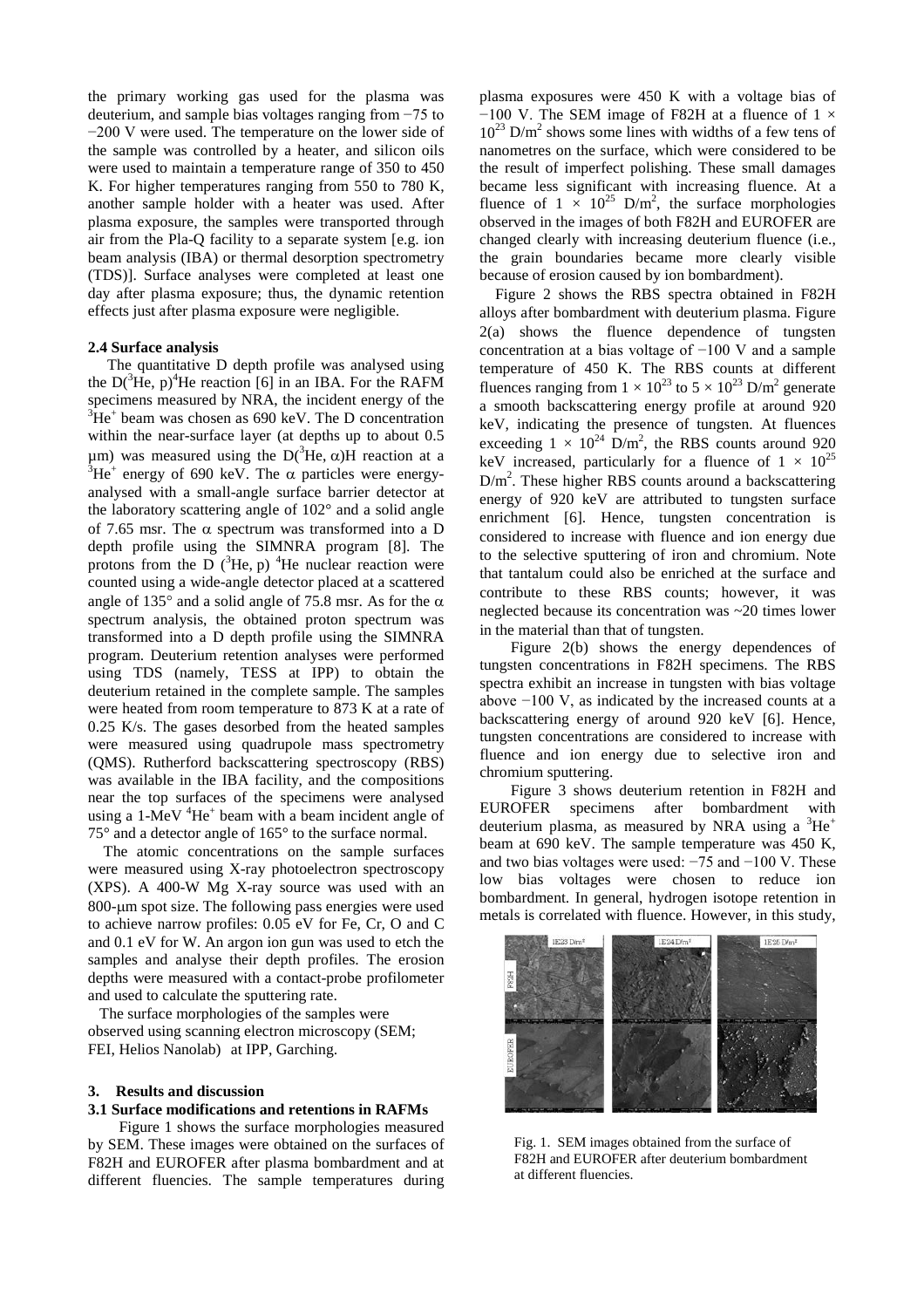a higher retention was observed at low fluence, both in F82H and EUROFER. Based on the observations of surface modification (Fig. 1), we consider two reasons for the difference in fluence dependence. One is surface modification, which is related to erosion by ion bombardment and changing morphologies. The second reason is the contamination of the surfaces with impurities.

Trapped hydrogen isotopes such as tritium on grain boundaries have been reported on tungsten and steel specimens with ferrite-pearlite organization; tritium was charged by cathode electrolysis to form a ferrite-pearlite organization [9] and by a mixture of D-T gas at a



Fig. 2. RBS spectra obtained on F82H alloys after deuterium plasma bombardment with (a) different deuterium fluencies and (b) different bias voltages.



Fig. 3. Fluence dependence of deuterium retention after deuterium plasma bombardment. Retention is measured by NRA using  ${}^{3}\text{He}^{+}$  beam of 690keV.

pressure of 1 kPa for over 5 h to form tungsten [10]. In both cases, the retained tritium was measured using tritium autoradiography. In this study, the surface morphologies at low fluences did not exhibit clear grains, and erosion had little influence (Fig. 1).

After cleaning with alcohol, the thickness of contaminants from air (e.g. carbon and oxygen impurities) on the polished surfaces of F82H specimens was only 2–3 nm, as measured by sputtered XPS. This oxide layer is well known as the passive state film of steel. At a fluence of  $1 \times 10^{24}$  D/m<sup>2</sup>, an eroded thickness of about 10 nm was observed when using deuterium plasmas. Below a fluence of  $1 \times 10^{24}$  D/m<sup>2</sup>, the eroded thicknesses could not be evaluated using the weight loss measured by a microbalance. At low fluences on the order of  $1 \times 10^{23}$  D/m<sup>2</sup>, thin layers of impurities remained, influencing the retention quantity.

The diffusion coefficient of hydrogen isotopes was calculated as [10]:

. (1)

Using Eq. (1), the diffusion length,  $\sqrt{Dt}$ , at 450 K, was estimated to be 2.5 mm within 3000 s for a sample thickness of 1 mm in F82H. For short-term plasma operation, the hydrogen diffusion bulk profile does did not reach steady state; hence, deuterium retention was below the steady-state level. At a fluence of  $1 \times 10^{24}$  $D/m<sup>2</sup>$ , the operation times were more than 3 h, which is a result of the steady-state diffusion of deuterium in the specimen. Therefore, the retained deuterium was saturated.

## **3.2 Temperature dependence of deuterium retention in RAFMs**

Figure 4 shows the deuterium retention in F82H and EUROFER after bombardment with deuterium plasma, as measured by NRA and TDS. Figure 4 depicts the protons measured by NRA using a 690-keV  ${}^{3}$ He<sup>+</sup> beam. The total deuterium fluence was about  $1 \times 10^{24}$  D/m<sup>2</sup> with an applied bias voltage of −100 V.

TDS analysis was completed only for the F82H



Fig. 4. Temperature dependence of deuterium retention on F82H and EUROFER.